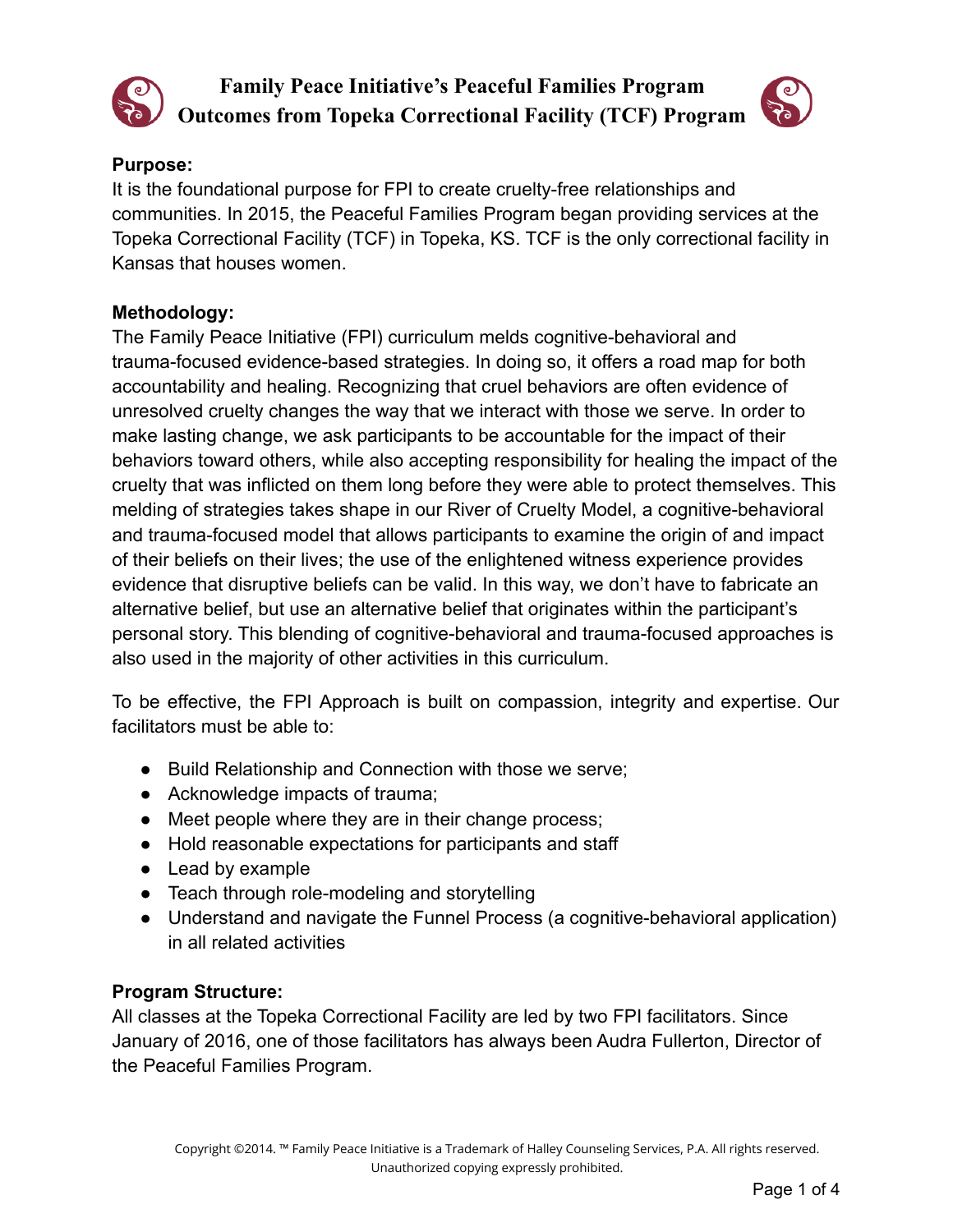## **Program Structure (continued):**

Each session of the Peaceful Families Program at Topeka Correctional Facility includes between 1 and 4 classes and 1 Alumni group. All classes meet for either 90 or 120 minutes, twice each week for up to six months. Classes include 8 first-time participants, 2 Peer Leaders, and 2 FPI facilitators. A Peer Leader is someone who has successfully completed the program and was invited to attend the program again with additional leadership and responsibility. Prior to disruptions, the Alumni group had been held on the maximum security side of the facility and met once monthly. The Alumni group is open to any program graduate and attendance averaged between 12-15 Alumni.

#### **Outcomes and Effectiveness:**

Total Number of Sessions: 10 completed, 1 statistically invalid due to COVID-19 Total Number of Unique Participants: 182

Total Number of Participants Who Returned to Serve As Peer Leaders: 32

#### **Completion Rates:**



#### **Peaceful Families Program**

Completion % Per Session (Sessions 4 - 10)

## Completion Rate for Peaceful Families Program at TCF\*

Overall Program Completion Rate\*: 75% Completion Rate of Maximum Security Classes\*: 79% Completion Rate of Central Unit Classes\*: 71% Number of classes with 100% Completion Rate\*: 3 classes (*1 each in Sessions 6, 8 and 9*) Number of unique participants who dropped out but returned to complete in a later Session: 11

\*This data set includes Sessions 4 - 10, roughly August 2016 to March 2020. For Sessions 1 - 3, attendance data was collected in a *method not consistent with Sessions 4 - 10.*

Copyright ©2014. ™ Family Peace Initiative is a Trademark of Halley Counseling Services, P.A. All rights reserved. Unauthorized copying expressly prohibited.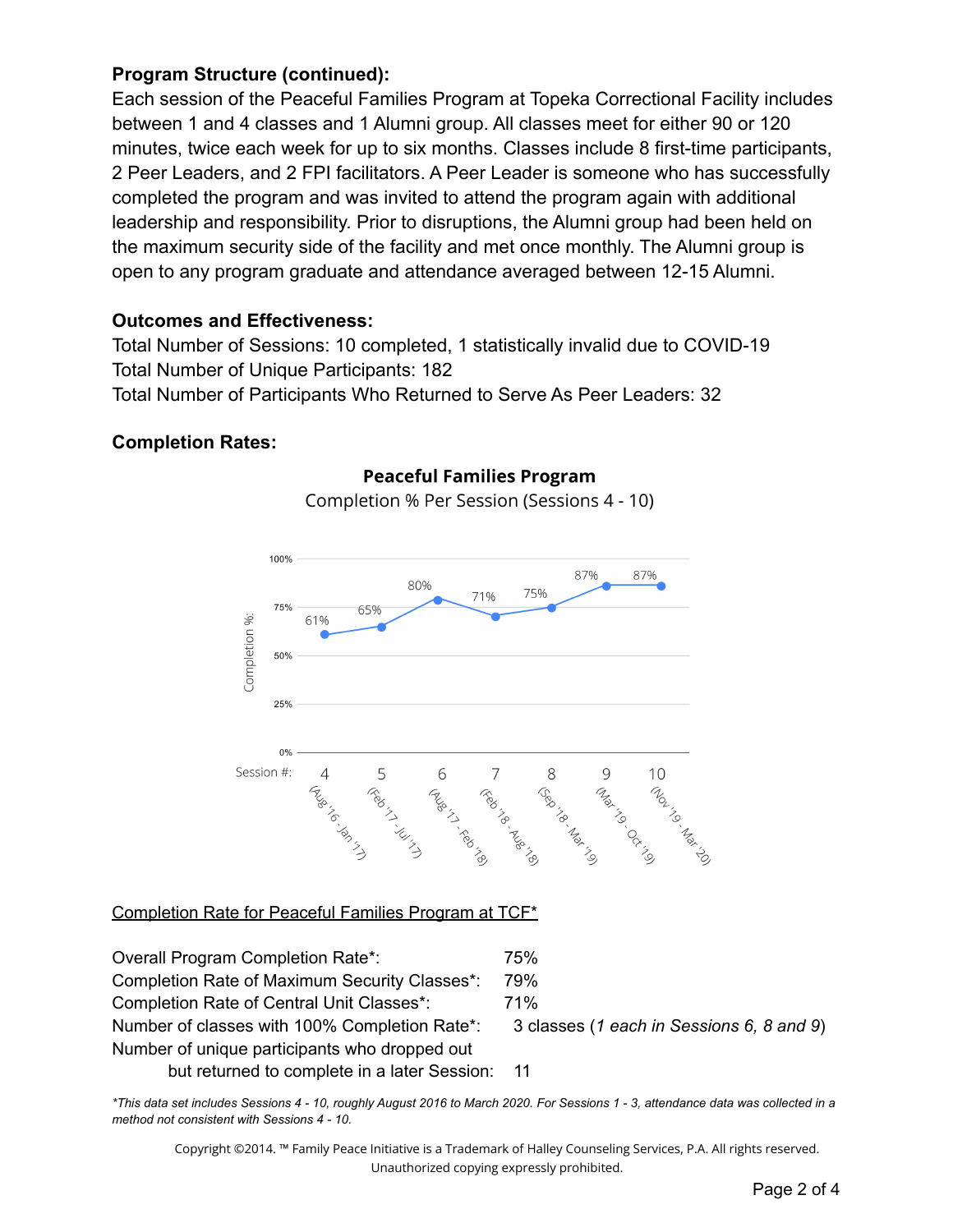## **Disciplinary Reports from Peaceful Families Graduates at TCF:**

This data measured the disciplinary reports (DRs) of participants six months prior to the program, during the program, and six months after graduation from the program as listed on [https://kdocrepository.doc.ks.gov/kasper/.](https://kdocrepository.doc.ks.gov/kasper/) This data set does not include 5 participants for which statistics were not available.

Disciplinary reports are measured in three levels or categories, declining in seriousness from 1 being the most severe to 3 being the least severe. Level 1 DRs are defined as very serious in nature such as threatening, intimidating, or fighting. Level 2 DRs are moderate in their seriousness and include activities such as gambling, insubordination and disrespect. Level 3 DRs are the least serious in nature and include things like unsanitary quarters.<sup>1</sup>

Across the course of 10, six-month sessions with 182 participants, there were 4 participants who represented a significant portion of the number of total disciplinary reports, and as such, have been classified as Outliers. Including Outlier totals, we saw a drop in overall disciplinary reports by 34% from 393 pre-program to 258 post-program. Totals below do not include data from Outliers unless otherwise noted.

Of those disciplinary reports (DRs) measured across all sessions, the rate of decrease was similar for Level 1, Level 2 and Level 3 with a decrease of between 44% and 49%. Also, the number of participants who had zero DRs for the designated period increased from 67 participants (or 35% of all participants) to 93 participants (or 52% of all participants).

|                                     | Level 1 | Level 2 | Level 3 | Total  | # with 0 DRs     |
|-------------------------------------|---------|---------|---------|--------|------------------|
| Pre-program:                        | 130     | 141     | 45      | 316    | 67 participants  |
| During program:                     | 90      | 103     | 32      | 225    | 90 participants  |
| Post-program:                       | 73      | 75      | 23      | 171    | 93 participants  |
| Increase/Decrease:<br>(Pre to Post) | $-44%$  | $-47%$  | $-49%$  | $-46%$ | +26 participants |

In conclusion, the number of DRs decreased substantially from pre-program to post-program, and the percentage of participants with zero DRs increased significantly from pre-program to post-program.



<sup>1</sup> Kansas Department of Corrections [Disciplinary](https://www.doc.ks.gov/victim-services/information/disciplinary-reports) Reports Defined

Copyright ©2014. ™ Family Peace Initiative is a Trademark of Halley Counseling Services, P.A. All rights reserved. Unauthorized copying expressly prohibited.

## **Changes in DRs Over Time** *(excluding Outlier data)*